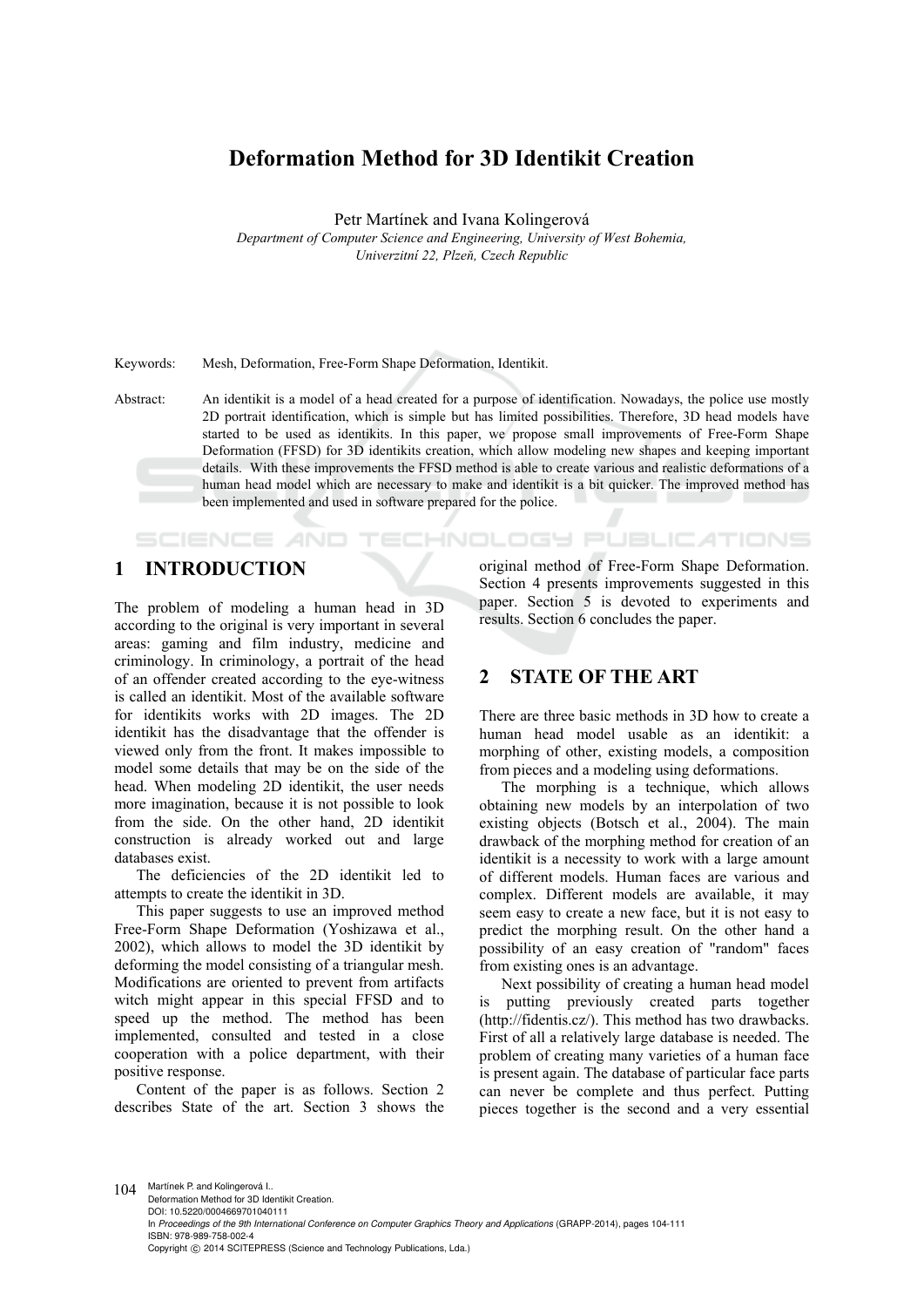problem.

The third option of how to create a human face is a model deformation. The model can be quite general, e.g. a sphere or a previously prepared human head. It is quite difficult to deform a generalshape object, because the deformations needed are too complex. On the other hand, deforming a previously prepared reference model requires only small changes. However, to create the reference model is not very simple, and its quality is fundamental.

There is a number of different deformation methods and it is important to choose a suitable one. Deformation methods are divided into two groups according to the affected area: local and global.

Global deformation methods do not allow modeling details. These methods are suitable for bending, stretching and animating objects. Methods based on cage or lattice deformations (Botsch et al., 2010, Ch 9.5.1 and Ch 9.5.2; Tao et al., 2005) and methods deforming an object using a skeleton (Yoshizawa and Belyaev, 2007) are main representations of this group. These methods are not suitable for an identikit creation due to their inability model details.

Local deformation methods, as the term implies, are intended to small changes in the model and therefore to details modeling. The biggest drawback of local methods is their incompetence to create required deformations on more complicated objects authentically. There are several different approaches as follows.

The first local approach is based on curve deformation (Singh and Fiume, 1998) or surface deformation (Hu et al., 2001). The curve or the surface lead the deformation or define the surface of the model. It is important to give a correct number of control elements. The biggest problem arises during setting the control points' position and the area of influence. Curves and surfaces ensure a smooth transition between the deformed and the nondeformed model surface. This smoothing limits the deformation locality.

Deformations using control points are used in (Yoshizawa et al., 2002; Atrian-Cruz and Tubig; 2013; Botsch and Kobbelt, 2004). Most of these methods are based on the principle of adding vectors to the vertices of the mesh. A shift vector is calculated using a basis function and the position of a control point relative to the mesh. The methods of this group often enable to define a control area, a deformation area and a fixed area, see e.g. (Botsch and Kobbelt, 2004). Fixed areas are the areas that are not to be deformed. These methods allow a very

detailed mesh manipulation. The problem here is to specify a proper number, position and power of influence of the control points.

Some methods are a combination of both groups, e.g. (Masuda et al., 2006; Botch et al., 2006; Yoshizawa et al., 2003). The method (Yoshizawa et al., 2003) deforms the model by manipulating its skeleton. This allows global deformations. It is possible to introduce new branches of the skeleton. The disadvantage of this method is a need to find a skeleton and it is difficult to generate new branches. Methods (Masuda et al., 2006; Botch et al., 2006) deform a part of the mesh bounded by two areas. They are rather concentrated on a more correct deformation then on a modeling of various shapes, which is not appropriate for the intended identikit application.

Let us stress identikit creation specifics. For identikit modeling it is necessary to keep some details but not to define a fixed area, which reduces the variability of a method. Such an area has to be defined for each deformation which is limiting as a high number of deformations are necessary. The deformation method must allow creating any shape intuitively and simply, using a minimal number of control elements, because the increasing number of these elements increases the calculation time.

For identikit creation the methods of local deformations are more suitable as they deform object using control points. None of the presented methods satisfies the requirements completely. They are best met by (Yoshizawa et al., 2002; Botsch and Kobbelt 2004). The Free-Form Shape Deformation method (FFSD) (Yoshizawa et al., 2002) was chosen in this paper as a base for further modification, because it is more intuitive and easier to use and improve. The original FFSD method will be described in the next section, improvements of the method in section 4.

## **3 FREE-FORM SHAPE DEFORMATION (FFSD)**

Consider a triangle mesh  $M = \{V, T\}$  where V is a set of vertices,  $V = \{V_i\}_{i=1}^N$ ,  $T = \{T_i\}_{i=1}^M$ . Results of deformation are dependent on the position of a control point **C** and parameters  $\gamma$ ,  $\alpha$  and  $\epsilon$  (selected by the user).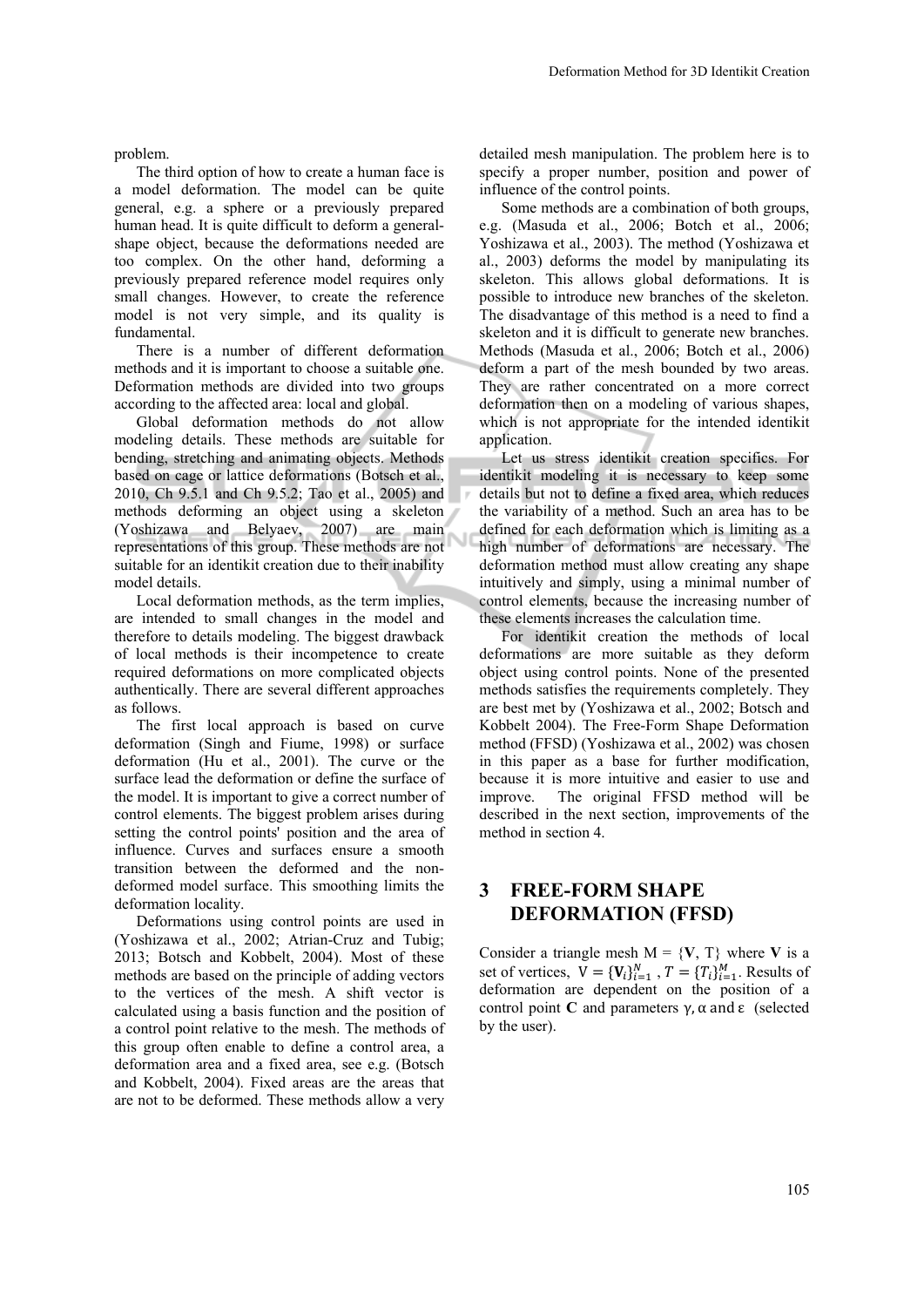

Figure 1: Deformation of a plane: (a) the parameters γ,  $\alpha$  and  $\epsilon$ , (b) γ positive: deformation is round-repelling (the deformation is repelling and rounded), (c)  $\gamma$  negative: deformation is sharp-attracting (the deformation is attracting and sharp). The red point is the control point **C**.

 $(1)$ 

### **3.1 Basic Deformation**

Given a mesh  $M = \{V, T\}$  as above and a control point  $C$ , let us translate a mesh vertex  $V_i$  into its new position **Pi** defined by

$$
\mathbf{P}_i = \mathbf{V}_i + d(\mathbf{C}, \mathbf{V}_i),
$$

with the displacement vector *d* given by

$$
d(C_{i}V_{i}) = \frac{\gamma}{\sigma}W(C_{i}V_{i})(V_{i}\text{-}C),
$$

where

$$
W(C, V_i) = \exp\left(-\frac{|C - V_i|^{\alpha}}{2\varepsilon^2}\right),\,
$$

$$
\sigma = W(C, V_{\min}),
$$

and  $V_{\text{min}}$  is the vertex closest to the control point  $C$ , γ,  $\alpha$  and  $\epsilon$  are parameters. The parameter γ indicates how much the triangle mesh is pulled to the control point **C** (see Fig 1),  $\alpha$  indicates sharpness of the deformation (Fig. 1a) and ε determines how large region is influenced by the deformation (Fig. 1a). The parameters work as follows. The width of the upper part of the deformed mesh grows with  $α$ , the width of the lower part with  $\varepsilon$ . Typical values of parameters are  $\gamma \in \langle -1, 1 \rangle$ ,  $\alpha \in \langle 0, 1 \rangle$  and  $\epsilon \in$  $\langle 0,1 \rangle$ . The displacement (1) is computed for all mesh vertices **V**i.

#### **3.2 Advanced Set of Controls Point**

#### **3.2.1 Virtual Control Point**

The basic approach described above allows only round-repelling and sharp-attracting deformations. The opposite cases of these deformations are often needed, too. They are achieved using a virtual control point  $V_{cp}$  which is obtained as

$$
\mathbf{V}_{\rm cp} = \mathbf{V}_{\rm min} - \mathbf{C}
$$

where  $V_{\text{cn}}$  is used in Eq. 1 instead of C:

$$
d(\mathbf{C}, \mathbf{V}_i) = \frac{\gamma}{\sigma} \mathbf{W}(\mathbf{C}, \mathbf{V}_i) (\mathbf{V}_i - \mathbf{V}_{cp}). \tag{2}
$$

**3.2.2 Multiple Control Points** 

When more control points **C** are used, the deformation method is extended to

$$
\mathbf{P}_i = \mathbf{V}_i + \sum_k d(\mathbf{C}_k, \mathbf{V}_i),
$$
 (3)

where the sum is taken over all the control points  $C_k$ . Parameters  $\gamma_k$ ,  $\alpha_k$  and  $\epsilon_k$  can be defined for each control point  $C_k$ .

#### **3.2.3 Directional Deformations**

The procedure described above is able to deform a mesh only in the direction of the distance of the points  $C$  and  $V_{min}$ . But in order to achieve various shapes, it is necessary to implement a directional deformation. Instead of the mesh vertex  $V_{min}$  closest to the control point **C,** we choose a reference point **R**  (defined by the user). A virtual control point  $V_{cp}$  is now defined:

$$
\mathbf{V}_{\rm cp} = 2\mathbf{R} - \mathbf{C}.\tag{4}
$$

(4) is to be substituted into Eq. (2). Instead of  $W(C,V)$  is used  $W(R,V)$  for directional deformations. An example of a directional deformation is shown in Fig. 2. The red control point **C** and the green reference point **R** in Fig. 2 are selected by the user to achieve the required directional deformation.

The method FFSD allows also an anisotropic deformation, but for the purpose of identikit construction the described deformations are sufficient.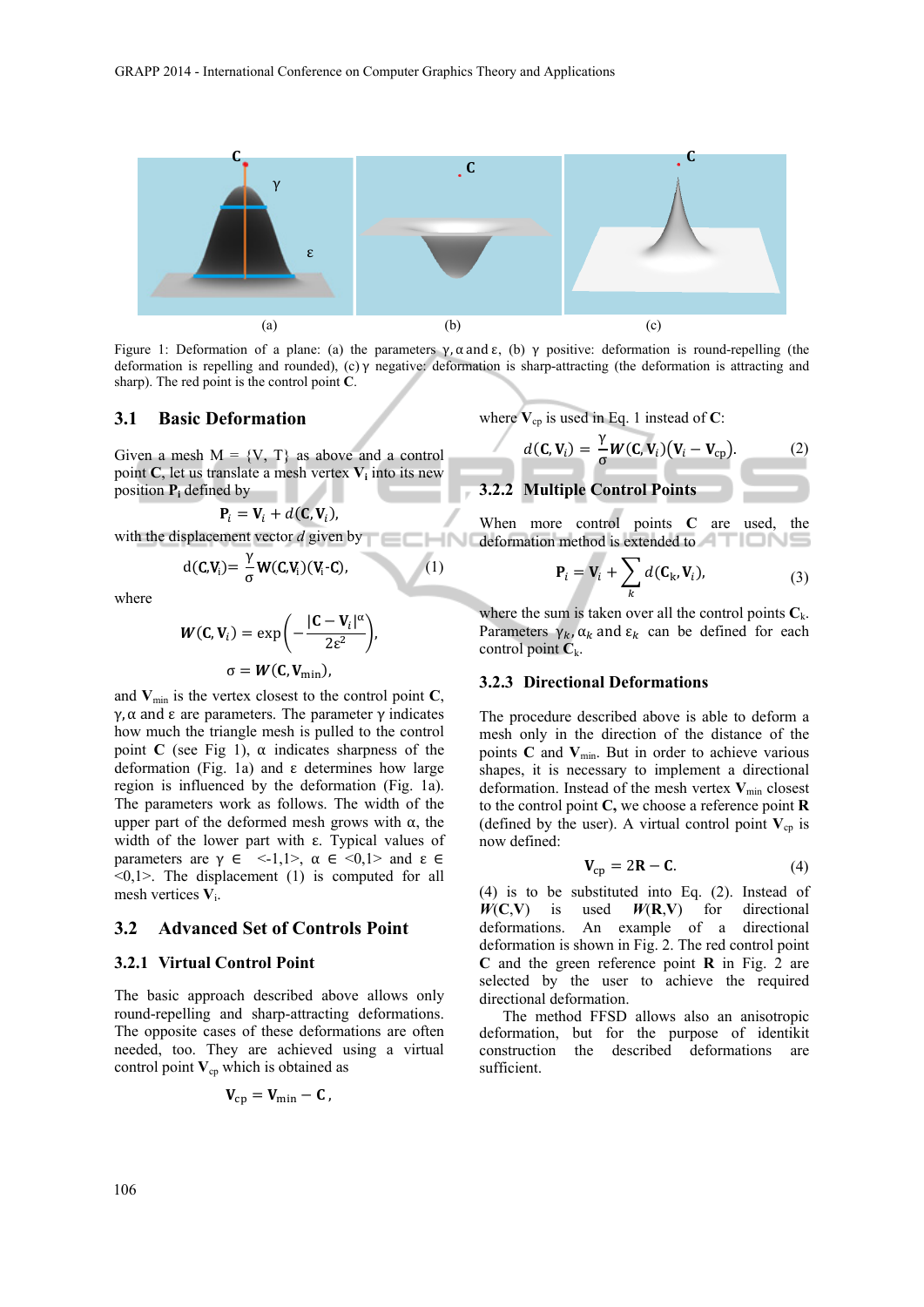

Figure 2: Directional deformations. Examples of directional deformation of plane. Red point is the control point **C**, the green point is the reference point **R** and blue point is  $V_{min}$ .

## **4 THE PROPOSED MODIFICATIONS OF THE METHOD**

To get better, more varied and more correct deformations for the identikits creation it was necessary to expand the original method. Critical deficiencies appeared mainly in the large deformation of a small region, when peaks arose in the mesh. These peaks are undesirable for the identikit creation. Peaks could be repaired by refining the triangular mesh, but this approach is very inefficient. Therefore, we added a new height parameter  $\vartheta$ , which limits the height of the deformation by the specified value ( $\theta \epsilon < 0.1$ ). It is true that after the height parameter is used, the resulting deformation is lower (the top of the extruded mesh is cut, see example in Fig. 3c) than the user has intended, but it can be easily dealt by increasing the parameter  $γ$ .

For identikit creation it is necessary to deal with the following techniques, not supported in the original method: to translate a part of the face without a deformation and to preserve detail when the mesh is deformed. These operations are enabled by the introduction of the parameter  $\vartheta$ .

We have to multiply the sum in the equation  $(3)$ by the value of *L*, which represents the reduction:

$$
\mathbf{P}_{i} = \mathbf{V}_{i} + L * \sum_{k} d(\mathbf{C}_{k}, \mathbf{V}_{i}).
$$
 (5)

Where the scaling factor *L* is given by

$$
L = \frac{S_{max}}{S} \; ,
$$

where  $S_{\text{max}}$  is

and S is

$$
S_{\max} = \left\| \sum_{k} d(C_{k}, V_{\min}) \right\| * \vartheta
$$

$$
S = \left\| \sum_{\mathbf{k}} d(\mathbf{C}_{\mathbf{k}}, \mathbf{V}_{\mathbf{i}}) \right\|.
$$

 $S<sub>max</sub>$  is the size of a maximum possible displacement (the distance between  $C_k$  and  $V_{min}$ ) scaled down by  $\vartheta$ . S is a size of displacement of a mesh vertex  $V_i$ . If Eq. (5) was used for all mesh vertices. the results would be still undesirable: deformation would look almost the same as with Eq. (3), it would be only smaller. To eliminate the inwanted peaks, we need to transform only those vertices  $V_i$  which satisfy relation (6):

$$
|V_{i\text{ new}} - V_i| > S_{\text{max}},\tag{6}
$$

where  $V_i$  new is the new position of  $V_i$ .  $V_{min}$ ,  $C_k$ , *d*,  $V_i$ and  $P_i$  have the same meaning as in Section 3.

Examples of the use of the parameter  $\vartheta$  are in Fig. 3. Figure 3c shows the composition of two previously impossible deformations.

The advantage of the parameter  $\vartheta$  is its ability to keep a detail during a deformation. Part of the triangular mesh, which is located in the area governed by  $\vartheta$ , retains its original shape. This fact is very useful in the identikit creation, see Figure 4. When comparing the images 4b and 4c we see that figure 4c is more realistic.

Another advantage of the parameter  $\vartheta$  is the possibility of moving the part of the mesh without losing its detail or breaking the mesh topology. This ability is very useful when moving ears and eyes.

In addition to the restriction of the deformation from above it is possible to restrict the deformation from below or on both sides. The result would then be, in the case of restrictions below, only a small "mound", sharply cropped on the button and in case of restrictions on both sides only the center of the affected area would be deformed. For these two options we have no practical use at present, but we plan to use them to centre warts.

As described above, the deformation algorithm works with all mesh vertices for which the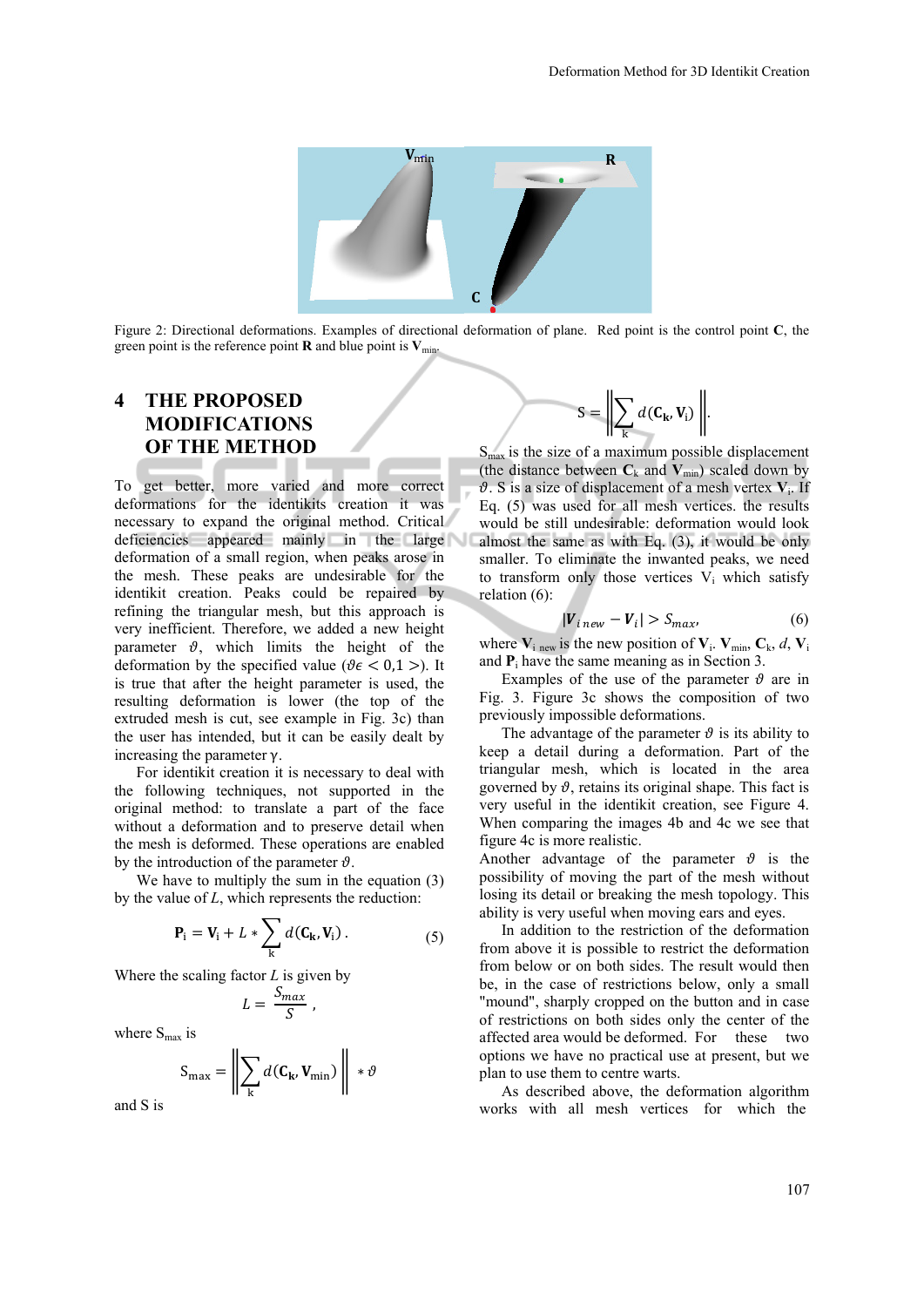

Figure 3: Using parameter height: (a) deformation with a peak, (b) the peak eliminated using the parameter  $\vartheta$  ( $\vartheta$  = 0,9), (c) example of combined deformations using  $\vartheta$ : a large deformation (extension) restricted by  $\vartheta$  ( $\vartheta$  = 0,8), followed by a small deformation (rounded top).



Figure 4: Preservation of the shape of the mesh in the important area of eyes: (a) a reference model, (b) a deformed model without the use of the parameter  $\vartheta$ , (c) the deformed model using the parameter  $\vartheta$  ( $\vartheta = 0.8$ ).

displacement is computed. This is not necessary because local deformations significantly influence only a very small area of mesh. The significant local deformations include editing tip of a nose, changing the size of eyes and changing the shape of lobe of the ear. This led us to introduce an area of influence defined for particular parts of the face, see Figure 5. Each deformation is performed only with the vertices in the area. The introduction of these areas significantly accelerated the computation. The area of influence does not change the shape of deformation, unlike the fixed area.



Figure 5: Areas of influence: ears (grey), mouth (green), eyes (red), nose (blue).

### **5 RESULTS**

We have created a prototype of a software for an identikit creation based on the described improved FFSD method. The software is written in C# using

SlimDX and DirectX 9. The tested model has 13 909 vertices and 83 127 triangles and the tested deformations use three and more control points. Tests were performed on Intel Core2 Quad CPU Q6600 2.4GHz with 4GB RAM. The software is operated by combined deformations of a basic head model. The combined deformations are, e.g., enlarging of the mouth, ears shift, eyes rotation and are programmed as macros. Macros define all necessary control points and parameter values, so the user does not need to define them. The only exception is the parameter  $\gamma$  by which the user controls the size of the required deformation.

Besides macros, the user may do free deformations by defining control points and parameters.

For greater clarity the results are presented on extreme deformations, which borders on caricature. In real use the deformations are milder.

Most obvious improvement is evident in the large deformations, such as a big smile in Figure 6. The expression already reminds a caricature, but as seen in Figure 6, even such an extreme deformation can be achieved.

Significant differences are evident in the areas of a nose and eyes. In these areas it is necessary to keep details. For example when the size of the nose is changed, it is important to retain its original shape.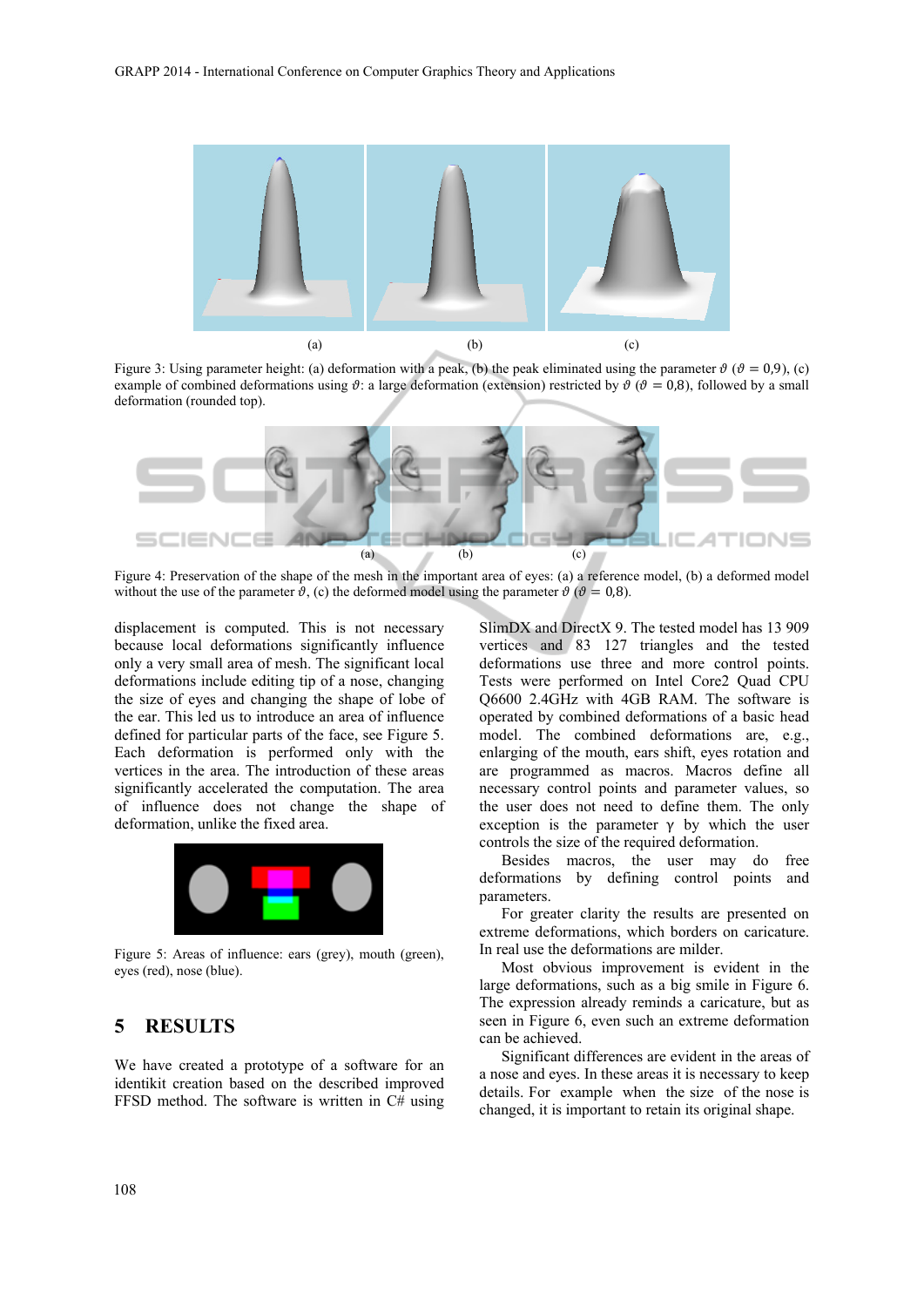

Figure 6: Big smile: (a) the original method caused a mesh intersection and self-intersection at the corners of the mouth, (b) the improved method ( $\theta = 0.9$ ).



Figure 7: Eyes shift: (a) the old method - eyes are considerably deformed, (b) the improved method ( $\theta = 0.9$ ).



Figure 8: Elongation of the nose: (a) a reference model, (b) the correct result achieved by an improved method ( $\theta = 0.85$ ) (c-e) attempts to create a longer nose with the old method. Red ellipses highlight the important areas.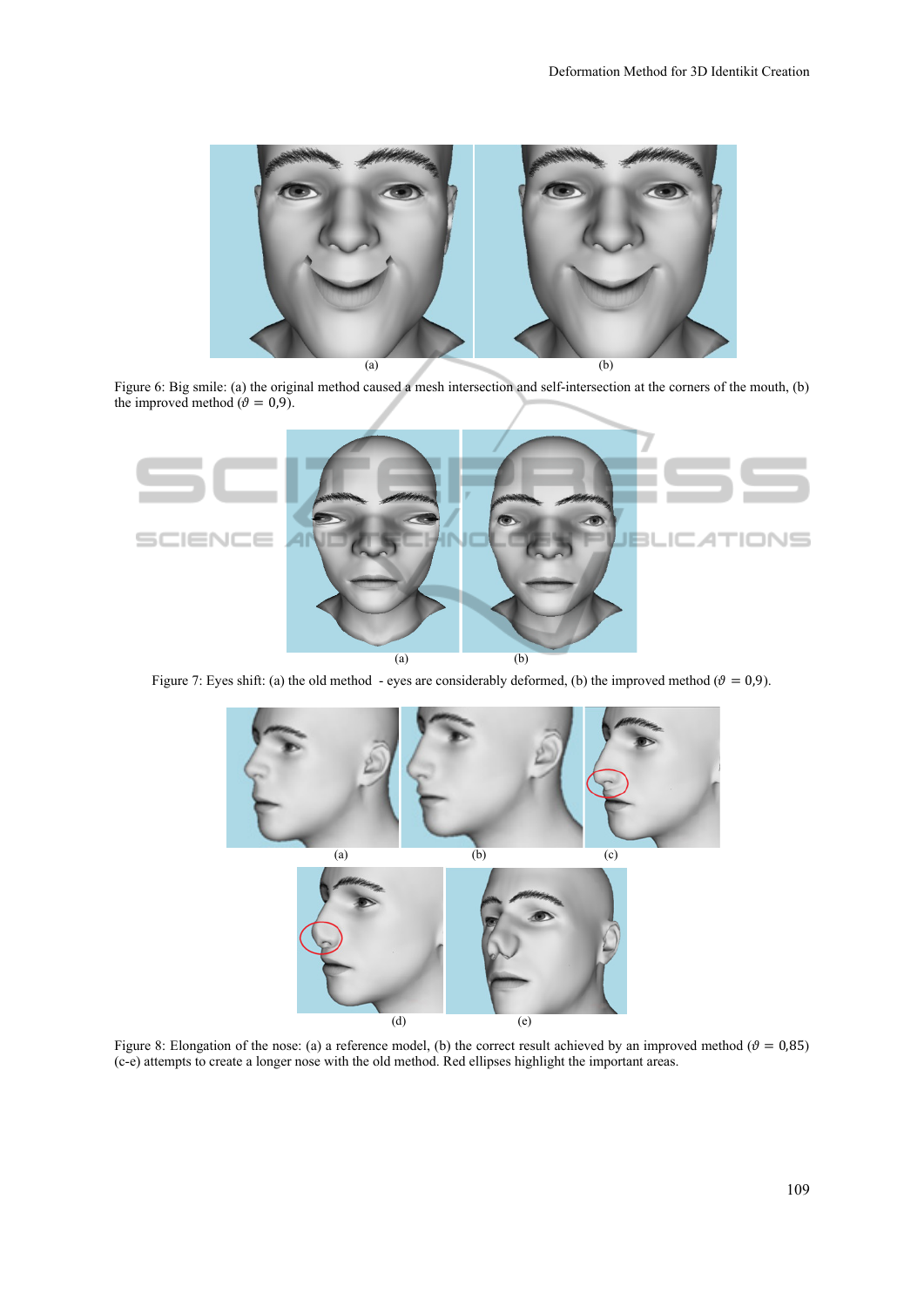

Figure 9: Shift of ears: (a) a reference model, (b, c) the old method, (d, e) the new method ( $\theta = 0.3$ ).



Figure 10: Examples of deformations on the glasses: (a) a reference model, (b) narrow frames, (c-e) a change of the frame shape.

If not, the user would have to perform some additional modification to keep the nose shape, which would be a difficult and time-consuming task. Figure 7 shows an operation when eyes are shifter further apart: in the proposed method distortion was avoided.

Figure 8 shows an elongation of a nose: the original model (a), the result of the improved method (8b) and problems with the original method (8c-e).

Figure 8c shows the influence of a larger area for the deformation ε, which caused an overlap between the nose and the upper lip. Figure 8d shows the influence of a smaller ε which prevents the overlap, but a peak in the nasal septum appeared. Figure 8e uses a small ε and more control points, which results in unrealistically deformed nostrils. In this case the change of the parameter  $\alpha$  is not very helpful either, because to reduce spikes, it would be necessary to refine the mesh. Figure 8b shows the use of one control point and the height parameter, the change affects a smaller area mesh, thus avoiding an overlap and the height parameter prevents from peaks and a loss of the original shape of the nose.

The new method is able to translate larger parts of the mesh without losing its shape. Figure 9 shows a shift of the ears. A red line segment of a constant length is placed in the figure for better understanding.

Figure 10 illustrates some deformations of glasses done by the modified method, which were not possible with the old method.

After the introduction of areas of influence, some deformation showed up to 84% speedup, see Table 1. Fig. 11 shows a reference photo and the identikit of the same person created by our software.



Figure 11: Photo and example of an identikit